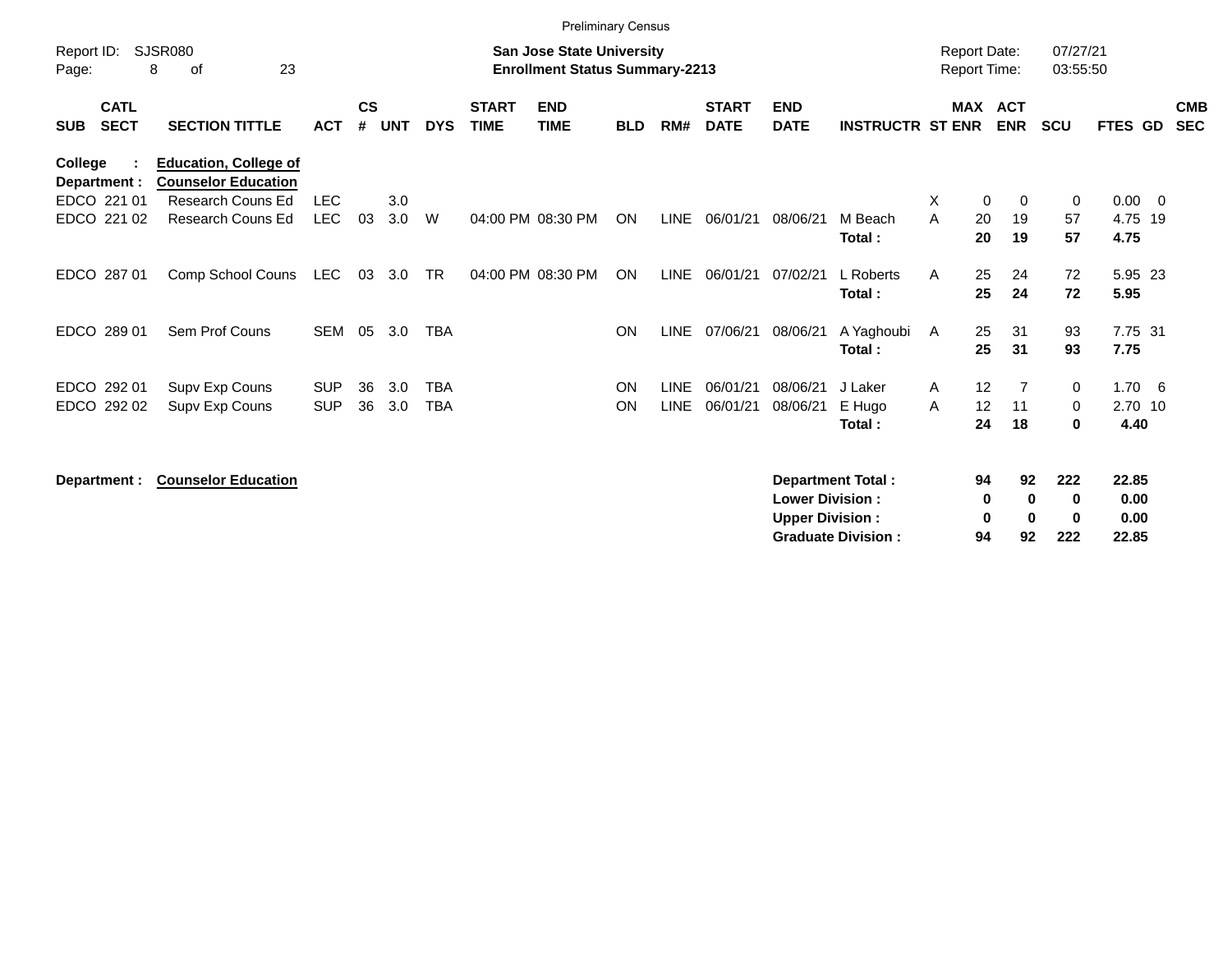|                     |                                                                               |                        |            |                    |            |            |                             | <b>Preliminary Census</b>                                                 |            |      |                             |                           |                         |                                            |    |                          |                      |                |     |                          |
|---------------------|-------------------------------------------------------------------------------|------------------------|------------|--------------------|------------|------------|-----------------------------|---------------------------------------------------------------------------|------------|------|-----------------------------|---------------------------|-------------------------|--------------------------------------------|----|--------------------------|----------------------|----------------|-----|--------------------------|
| Report ID:<br>Page: | 9                                                                             | SJSR080<br>23<br>оf    |            |                    |            |            |                             | <b>San Jose State University</b><br><b>Enrollment Status Summary-2213</b> |            |      |                             |                           |                         | <b>Report Date:</b><br><b>Report Time:</b> |    |                          | 07/27/21<br>03:55:50 |                |     |                          |
| <b>SUB</b>          | <b>CATL</b><br><b>SECT</b>                                                    | <b>SECTION TITTLE</b>  | <b>ACT</b> | $\mathsf{cs}$<br># | <b>UNT</b> | <b>DYS</b> | <b>START</b><br><b>TIME</b> | <b>END</b><br><b>TIME</b>                                                 | <b>BLD</b> | RM#  | <b>START</b><br><b>DATE</b> | <b>END</b><br><b>DATE</b> | <b>INSTRUCTR ST ENR</b> | <b>MAX</b>                                 |    | <b>ACT</b><br><b>ENR</b> | <b>SCU</b>           | <b>FTES GD</b> |     | <b>CMB</b><br><b>SEC</b> |
| College             | <b>Education, College of</b><br><b>Communicative Disorders &amp; Sciences</b> |                        |            |                    |            |            |                             |                                                                           |            |      |                             |                           |                         |                                            |    |                          |                      |                |     |                          |
|                     | Department :                                                                  |                        |            |                    |            |            |                             |                                                                           |            |      |                             |                           |                         |                                            |    |                          |                      |                |     |                          |
| EDSP                | 264 01                                                                        | Contemp Prof Issues    | SEM 05     |                    | 3.0        | <b>TR</b>  |                             | 08:00 AM 12:00 PM                                                         | ON         | LINE | 06/01/21                    | 07/02/21                  | P Cascella              | A                                          | 34 | 34                       | 102                  | 8.50 34        |     |                          |
|                     |                                                                               |                        |            |                    |            |            |                             |                                                                           |            |      |                             |                           | Total:                  |                                            | 34 | 34                       | 102                  | 8.50           |     |                          |
| <b>EDSP</b>         | 276 01                                                                        | Prac Adv Assess        | SEM        | 06                 | 3.0        | MW         |                             | 09:00 AM 01:15 PM                                                         |            |      | 06/01/21                    | 07/02/21                  | M McCollum A            |                                            | 6  | 6                        | 18                   | 1.50           | - 6 |                          |
| <b>EDSP</b>         | 276 02                                                                        | Prac Adv Assess        | <b>SEM</b> | 06                 | 3.0        | TR         |                             | 02:00 PM 06:15 PM                                                         |            |      | 07/06/21                    | 08/06/21                  | C Zepecki               | A                                          | 6  | 6                        | 18                   | 1.50           | -6  |                          |
| EDSP                | 276 03                                                                        | <b>Prac Adv Assess</b> | <b>SEM</b> | 06                 | 3.0        | <b>MW</b>  |                             | 02:00 PM 06:15 PM                                                         |            |      | 07/06/21                    | 08/06/21                  | A Schaack               | A                                          | 6  | 7                        | 21                   | 1.75           | - 7 |                          |
|                     |                                                                               |                        |            |                    |            |            |                             |                                                                           |            |      |                             |                           | Total:                  |                                            | 18 | 19                       | 57                   | 4.75           |     |                          |
| <b>EDSP</b>         | 277 03                                                                        | Adv Pract Sp           | <b>SUP</b> | 25                 | 3.0        | <b>TR</b>  |                             | 09:00 AM 01:15 PM                                                         |            |      | 07/06/21                    | 08/06/21                  | M McCollum A            |                                            | 6  | 7                        | 0                    | 1.75           | - 7 |                          |
| <b>EDSP</b>         | 277 04                                                                        | Adv Pract Sp           | <b>SUP</b> | 25                 | 3.0        | <b>TR</b>  |                             | 09:00 AM 01:15 PM                                                         |            |      | 07/06/21                    | 08/06/21                  | C Zepecki               | A                                          | 6  | 7                        | 0                    | 1.75           | -7  |                          |
| <b>EDSP</b>         | 277 05                                                                        | Adv Pract Sp           | <b>SUP</b> | 25                 | 3.0        | MW         |                             | 09:00 AM 01:15 PM                                                         |            |      | 07/06/21                    | 08/06/21                  | A Schaack               | A                                          | 6  | 6                        | 0                    | 1.50           | -6  |                          |
| <b>EDSP</b>         | 27706                                                                         | Adv Pract Sp           | <b>SUP</b> | 25                 | 3.0        | MW         |                             | 09:00 AM 01:15 PM                                                         |            |      | 06/01/21                    | 07/02/21                  | D Greenberg A           |                                            | 6  | 5                        | 0                    | 1.25           | -5  |                          |
| EDSP                | 277 07                                                                        | Adv Pract Sp           | <b>SUP</b> | 25                 | 3.0        | MW         |                             | 02:00 PM 06:15 PM                                                         |            |      | 06/01/21                    | 07/02/21                  | P Tsai                  | A                                          | 6  | $\overline{7}$           | 0                    | 1.75           | - 7 |                          |
|                     |                                                                               |                        |            |                    |            |            |                             |                                                                           |            |      |                             |                           | Total:                  |                                            | 30 | 32                       | 0                    | 8.00           |     |                          |
|                     |                                                                               |                        |            |                    |            |            |                             |                                                                           |            |      |                             |                           |                         |                                            |    |                          |                      |                |     |                          |

**Department :** Communicative Disorders & Sciences **Communicative Disorders & Sciences Department Total :** 82 85 159 21.25<br>Lower Division : 0 0 0 0.00 **Lower Division :**  $\begin{array}{ccc} 0 & 0 \\ 0 & 0 \end{array}$ **<br>
<b>Upper Division :**  $\begin{array}{ccc} 0 & 0 \\ 0 & 0 \end{array}$ **Upper Division : <br>
Graduate Division : <br>
82 85 159 21.25 Graduate Division : 82 85 159 21.25**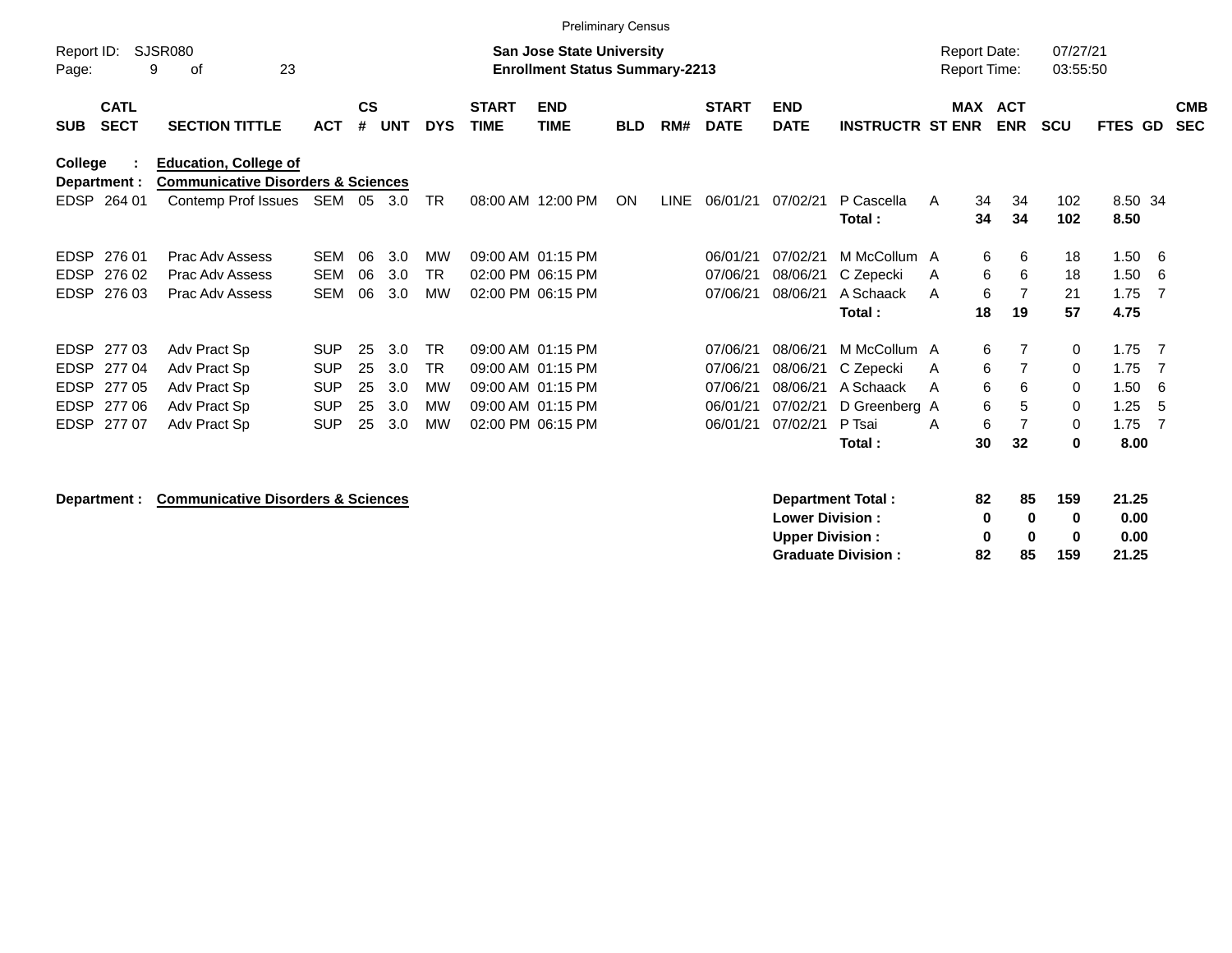| Page:            | Report ID: SJSR080<br>10   | 23<br>of                                                                           |            |               |                | <b>Preliminary Census</b><br><b>San Jose State University</b><br><b>Enrollment Status Summary-2213</b> |                             |                           |            |             |                             |                           | <b>Report Date:</b><br><b>Report Time:</b> |   | 07/27/21<br>03:55:50 |                              |                 |                    |                          |                          |
|------------------|----------------------------|------------------------------------------------------------------------------------|------------|---------------|----------------|--------------------------------------------------------------------------------------------------------|-----------------------------|---------------------------|------------|-------------|-----------------------------|---------------------------|--------------------------------------------|---|----------------------|------------------------------|-----------------|--------------------|--------------------------|--------------------------|
| <b>SUB</b>       | <b>CATL</b><br><b>SECT</b> | <b>SECTION TITTLE</b>                                                              | <b>ACT</b> | $\mathsf{cs}$ | # UNT          | <b>DYS</b>                                                                                             | <b>START</b><br><b>TIME</b> | <b>END</b><br><b>TIME</b> | <b>BLD</b> | RM#         | <b>START</b><br><b>DATE</b> | <b>END</b><br><b>DATE</b> | <b>INSTRUCTR ST ENR</b>                    |   |                      | <b>MAX ACT</b><br><b>ENR</b> | <b>SCU</b>      | FTES GD            |                          | <b>CMB</b><br><b>SEC</b> |
| College<br>EDD - | Department :<br>51001      | <b>Education, College of</b><br><b>EdD Leadership Program</b><br>Theory & Practice | <b>LEC</b> |               | 02 3.0         | <b>TBA</b>                                                                                             |                             |                           | <b>ON</b>  | <b>LINE</b> | 06/01/21                    | 08/06/21                  | P Cheng<br>Total:                          | A | 20<br>20             | 19<br>19                     | 57<br>57        | 3.80<br>3.80       | $\overline{\phantom{0}}$ |                          |
| EDD              | 511 01                     | Leader Learner                                                                     | <b>LEC</b> | 02            | 3.0            | <b>TBA</b>                                                                                             |                             |                           | ON         | <b>LINE</b> | 06/01/21                    | 08/06/21                  | M Lu<br>Total:                             | Α | 18<br>18             | 18<br>18                     | 54<br>54        | 3.60<br>3.60       | $\overline{\phantom{0}}$ |                          |
| EDD              | 51201                      | Leadership Systems                                                                 | <b>LEC</b> |               | 02 3.0         | TBA                                                                                                    |                             |                           | <b>ON</b>  | <b>LINE</b> | 06/01/21                    | 08/06/21                  | N Mourtos<br>Total:                        | A | 18<br>18             | 17<br>17                     | 51<br>51        | 3.40<br>3.40       | $\overline{\phantom{0}}$ |                          |
| <b>EDD</b>       | 522 01                     | Communication & Ed LEC                                                             |            |               | $02 \quad 3.0$ | <b>TBA</b>                                                                                             |                             |                           | <b>ON</b>  | <b>LINE</b> | 06/01/21                    | 08/06/21                  | E Munoz-MuncA<br>Total:                    |   | 18<br>18             | 18<br>18                     | 54<br>54        | $3.60 \ 0$<br>3.60 |                          |                          |
| <b>EDD</b>       | 536 01                     | Politics & Finance                                                                 | <b>LEC</b> | 02            | 3.0            | <b>TBA</b>                                                                                             |                             |                           | <b>ON</b>  |             | LINE 06/01/21 08/06/21      |                           | <b>B</b> Plough<br>Total:                  | A | 20<br>20             | 20<br>20                     | 60<br>60        | 4.00<br>4.00       | $\overline{\phantom{0}}$ |                          |
| EDD              | 540 01                     | <b>ELD Global Context</b>                                                          | <b>LEC</b> |               | 02 3.0         | <b>TBA</b>                                                                                             |                             |                           | <b>ON</b>  |             | LINE 06/01/21               | 08/06/21                  | A Danzig<br>Total:                         | Α | 18<br>18             | 17<br>17                     | 51<br>51        | $3.40 \ 0$<br>3.40 |                          |                          |
| EDD              | 585 01                     | <b>Global Context Fld</b>                                                          | SEM 05     |               | 3.0            | <b>TBA</b>                                                                                             |                             |                           | ON         |             | LINE 06/01/21               | 08/06/21                  | A Danzig<br>Total:                         | Α | 18<br>18             | 17<br>17                     | 51<br>51        | $3.40 \ 0$<br>3.40 |                          |                          |
| EDD              | 591A01                     | Proseminar I                                                                       | <b>SEM</b> | 05            | 3.0            | <b>TBA</b>                                                                                             |                             |                           | ON         | <b>LINE</b> | 06/01/21                    | 08/06/21                  | <b>B</b> Porfilio<br>Total:                | A | 20<br>20             | 19<br>19                     | 57<br>57        | 3.80 0<br>3.80     |                          |                          |
|                  | Department :               | <b>EdD Leadership Program</b>                                                      |            |               |                |                                                                                                        |                             |                           |            |             |                             | <b>Lower Division:</b>    | <b>Department Total:</b>                   |   | 150<br>0             | 145<br>$\mathbf{0}$          | 435<br>$\bf{0}$ | 29.00<br>0.00      |                          |                          |

**Upper Division :**  $\hspace{1.6cm} 0 \hspace{1.2cm} 0 \hspace{1.2cm} 0 \hspace{1.3cm} 0 \hspace{1.3cm} 0.00$ **Graduate Division : 150 145 435 29.00**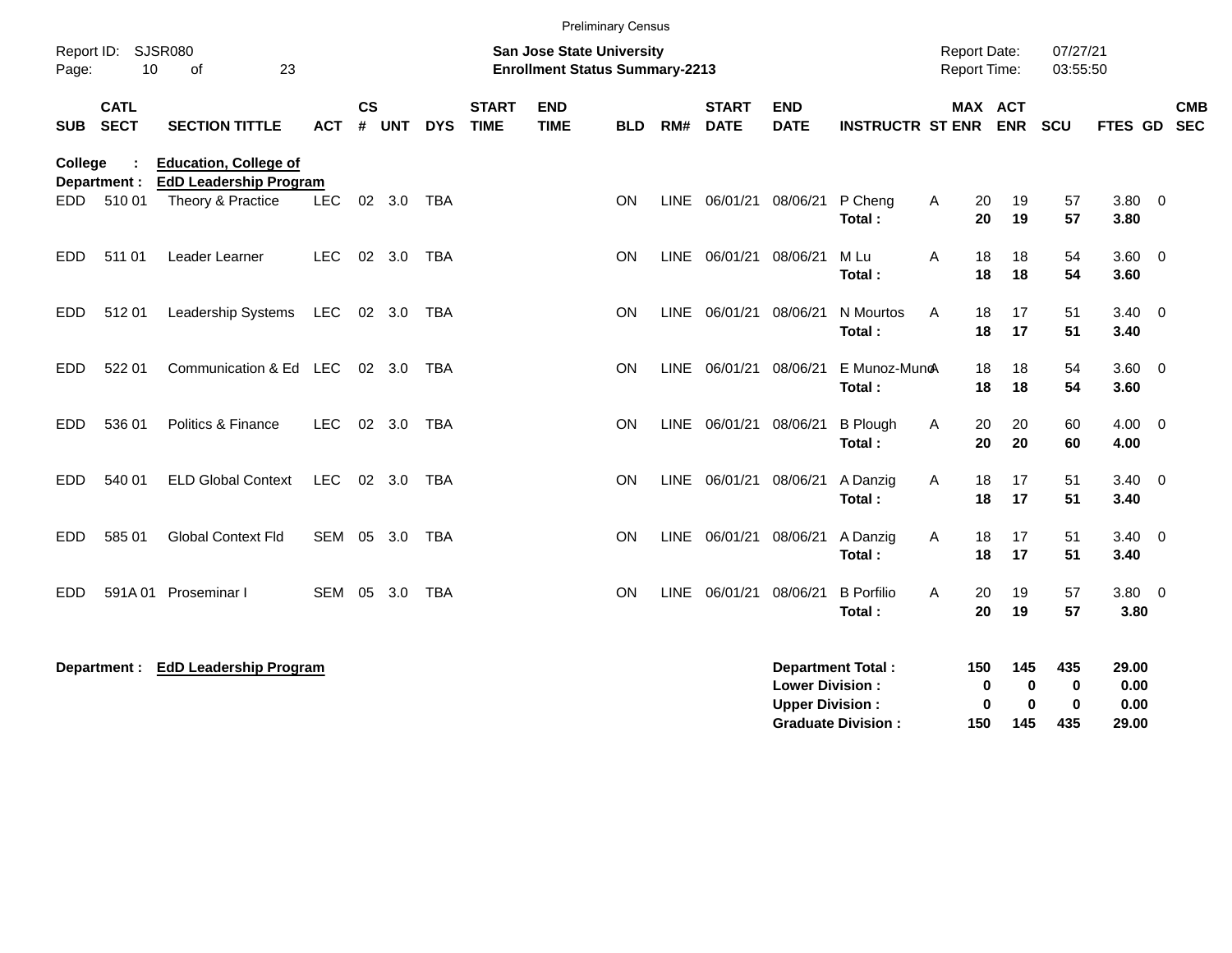|                                          |                                                               |            |                    |            |            |                             |                                                                           | <b>Preliminary Census</b> |             |                             |                                                  |                                                       |                     |                                                 |                      |                                |                          |
|------------------------------------------|---------------------------------------------------------------|------------|--------------------|------------|------------|-----------------------------|---------------------------------------------------------------------------|---------------------------|-------------|-----------------------------|--------------------------------------------------|-------------------------------------------------------|---------------------|-------------------------------------------------|----------------------|--------------------------------|--------------------------|
| Report ID:<br>11<br>Page:                | SJSR080<br>23<br>οf                                           |            |                    |            |            |                             | <b>San Jose State University</b><br><b>Enrollment Status Summary-2213</b> |                           |             |                             |                                                  |                                                       | <b>Report Date:</b> | <b>Report Time:</b>                             | 07/27/21<br>03:55:50 |                                |                          |
| <b>CATL</b><br><b>SECT</b><br><b>SUB</b> | <b>SECTION TITTLE</b>                                         | <b>ACT</b> | $\mathsf{cs}$<br># | <b>UNT</b> | <b>DYS</b> | <b>START</b><br><b>TIME</b> | <b>END</b><br><b>TIME</b>                                                 | <b>BLD</b>                | RM#         | <b>START</b><br><b>DATE</b> | <b>END</b><br><b>DATE</b>                        | <b>INSTRUCTR ST ENR</b>                               |                     | MAX ACT<br><b>ENR</b>                           | <b>SCU</b>           | FTES GD                        | <b>CMB</b><br><b>SEC</b> |
| <b>College</b><br>Department :           | <b>Education, College of</b><br><b>Educational Leadership</b> |            |                    |            |            |                             |                                                                           |                           |             |                             |                                                  |                                                       |                     |                                                 |                      |                                |                          |
| EDAD 201 01                              | Epist of Ed Lead                                              | SEM        | 05                 | 3.0        | <b>TBA</b> |                             |                                                                           | <b>ON</b>                 | <b>LINE</b> | 07/06/21                    | 08/06/21                                         | M Burciaga A<br>Total:                                |                     | 20<br>17<br>17<br>20                            | 51<br>51             | 4.25 17<br>4.25                |                          |
| 202 01<br>EDAD                           | Emancipatory T & L                                            | SEM        | 05                 | 3.0        | <b>TBA</b> |                             |                                                                           | <b>ON</b>                 | LINE        | 07/06/21                    | 08/06/21                                         | P Cuevas<br>Total:                                    | A                   | 20<br>17<br>17<br>20                            | 51<br>51             | 4.25 17<br>4.25                |                          |
| <b>EDAD</b><br>204 01                    | <b>Educational Policy</b>                                     | <b>SEM</b> | 05                 | 3.0        | <b>TBA</b> |                             |                                                                           | <b>ON</b>                 | <b>LINE</b> | 06/01/21                    | 07/02/21                                         | T Jaco<br>Total:                                      | A                   | 10<br>$\overline{7}$<br>$\overline{7}$<br>10    | 21<br>21             | $1.75$ 7<br>1.75               |                          |
| EDAD 253 01                              | <b>Envisioning ELS</b>                                        | SEM        | 05                 | 3.0        | <b>TBA</b> |                             |                                                                           | <b>ON</b>                 | <b>LINE</b> | 06/01/21                    | 07/02/21                                         | M Burciaga A<br>Total:                                |                     | $\overline{7}$<br>10<br>10<br>$\overline{7}$    | 21<br>21             | $1.75$ 7<br>1.75               |                          |
| Department :                             | <b>Educational Leadership</b>                                 |            |                    |            |            |                             |                                                                           |                           |             |                             | <b>Lower Division:</b><br><b>Upper Division:</b> | <b>Department Total:</b><br><b>Graduate Division:</b> |                     | 60<br>48<br>0<br>0<br>0<br>$\bf{0}$<br>60<br>48 | 144<br>0<br>0<br>144 | 12.00<br>0.00<br>0.00<br>12.00 |                          |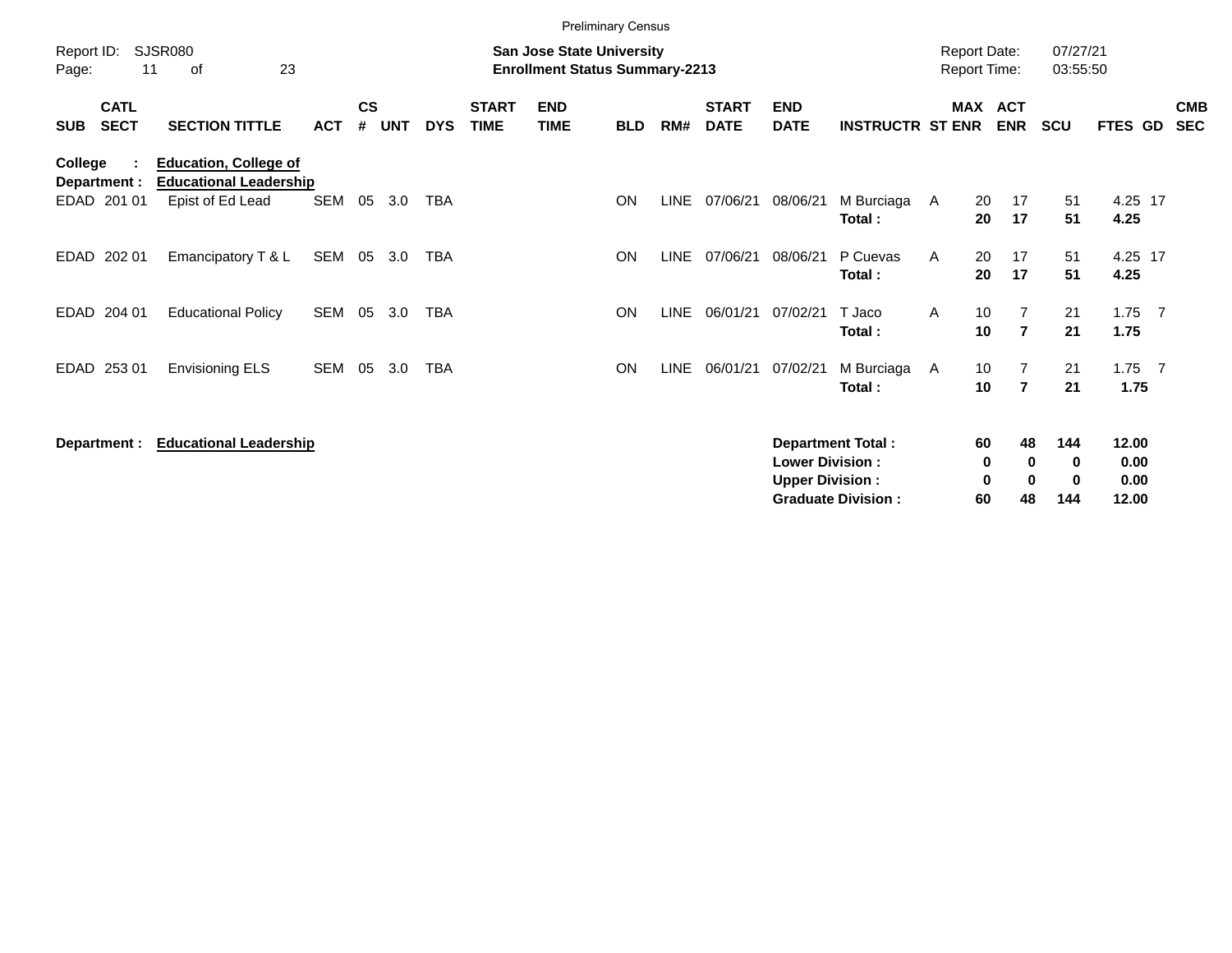|                                          | <b>Preliminary Census</b>                                                     |            |                             |            |            |                             |                                                                           |            |             |                             |                                                  |                                                       |                                            |                               |                               |                            |                              |                |                          |
|------------------------------------------|-------------------------------------------------------------------------------|------------|-----------------------------|------------|------------|-----------------------------|---------------------------------------------------------------------------|------------|-------------|-----------------------------|--------------------------------------------------|-------------------------------------------------------|--------------------------------------------|-------------------------------|-------------------------------|----------------------------|------------------------------|----------------|--------------------------|
| Report ID:<br>Page:                      | <b>SJSR080</b><br>23<br>$12 \overline{ }$<br>οf                               |            |                             |            |            |                             | <b>San Jose State University</b><br><b>Enrollment Status Summary-2213</b> |            |             |                             |                                                  |                                                       | <b>Report Date:</b><br><b>Report Time:</b> |                               |                               | 07/27/21<br>03:55:50       |                              |                |                          |
| <b>CATL</b><br><b>SECT</b><br><b>SUB</b> | <b>SECTION TITTLE</b>                                                         | <b>ACT</b> | $\mathbf{c}\mathbf{s}$<br># | <b>UNT</b> | <b>DYS</b> | <b>START</b><br><b>TIME</b> | <b>END</b><br><b>TIME</b>                                                 | <b>BLD</b> | RM#         | <b>START</b><br><b>DATE</b> | <b>END</b><br><b>DATE</b>                        | <b>INSTRUCTR ST ENR</b>                               |                                            |                               | MAX ACT<br><b>ENR</b>         | <b>SCU</b>                 | <b>FTES GD</b>               |                | <b>CMB</b><br><b>SEC</b> |
| College<br>Department :<br>EDSE 102 80   | <b>Education, College of</b><br><b>Special Education</b><br>Sp Lng Typ/At Dev | LEC        | 02                          | 3.0        | TBA        |                             |                                                                           | <b>ON</b>  | <b>LINE</b> | 06/01/21                    | 08/06/21                                         | A Henderson A<br>Total:                               |                                            | 40<br>40                      | 4<br>4                        | $12 \overline{ }$<br>12    | 0.85<br>0.85                 | - 1            |                          |
| EDSE<br>224 01                           | Meths SLL in Sp Ed                                                            | <b>LEC</b> | 03                          | 3.0        | MW         | 04:00 PM 08:00 PM           |                                                                           | ON         | <b>LINE</b> | 06/01/21                    | 07/02/21                                         | S Kulkarni<br>Total:                                  | A                                          | 40<br>40                      | 11<br>11                      | 11<br>11                   | 2.55<br>2.55                 | $\overline{7}$ |                          |
| Department :                             | <b>Special Education</b>                                                      |            |                             |            |            |                             |                                                                           |            |             |                             | <b>Lower Division:</b><br><b>Upper Division:</b> | <b>Department Total:</b><br><b>Graduate Division:</b> |                                            | 80<br>$\mathbf 0$<br>40<br>40 | 15<br>$\mathbf{0}$<br>4<br>11 | 23<br>$\bf{0}$<br>12<br>11 | 3.40<br>0.00<br>0.85<br>2.55 |                |                          |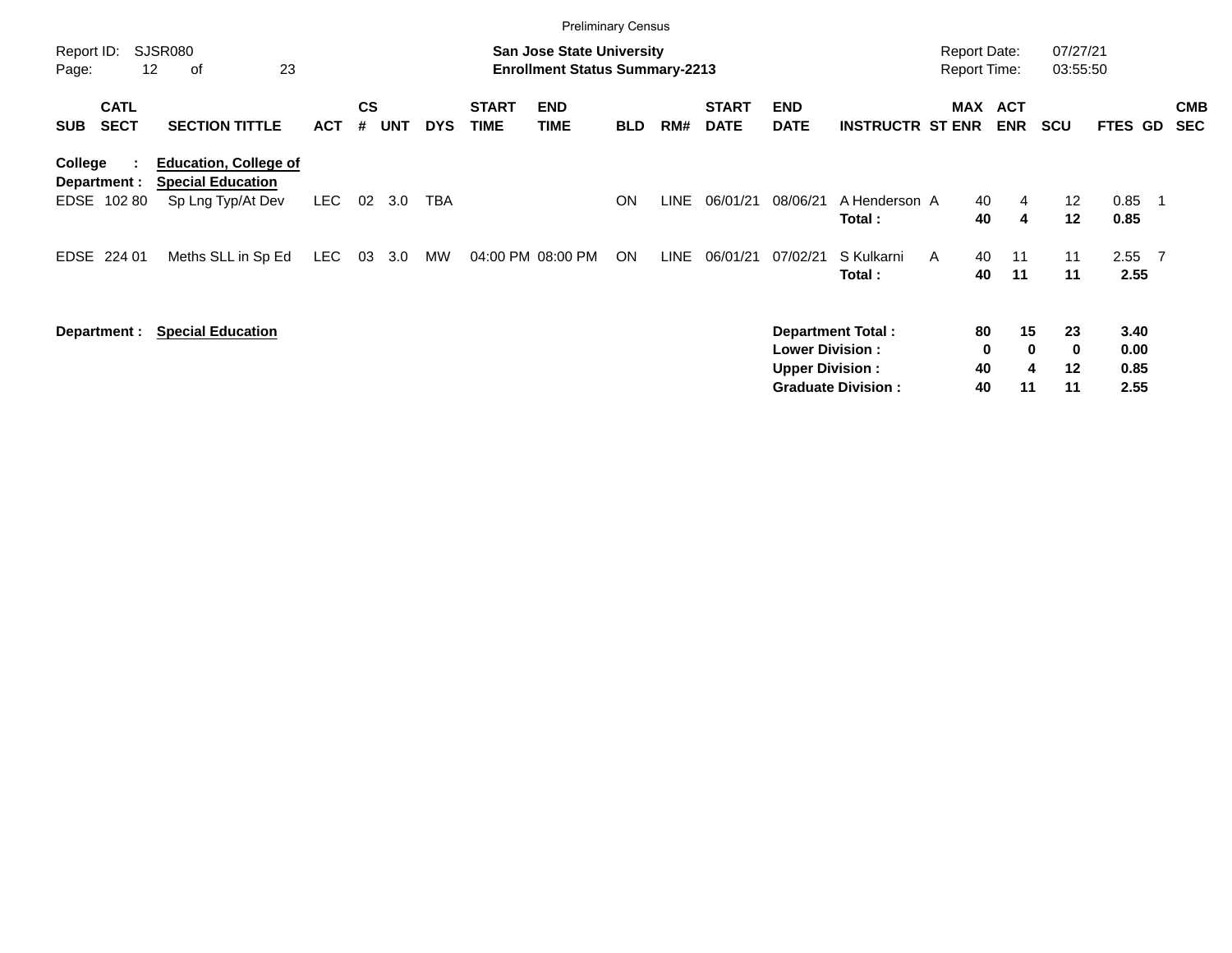|                     |                            |                                                          |            |                    |     |            |                             | <b>Preliminary Census</b>                                                 |            |             |                             |                                                  |                                     |   |                                            |                |                      |                       |                          |                          |
|---------------------|----------------------------|----------------------------------------------------------|------------|--------------------|-----|------------|-----------------------------|---------------------------------------------------------------------------|------------|-------------|-----------------------------|--------------------------------------------------|-------------------------------------|---|--------------------------------------------|----------------|----------------------|-----------------------|--------------------------|--------------------------|
| Report ID:<br>Page: | 13                         | SJSR080<br>23<br>οf                                      |            |                    |     |            |                             | <b>San Jose State University</b><br><b>Enrollment Status Summary-2213</b> |            |             |                             |                                                  |                                     |   | <b>Report Date:</b><br><b>Report Time:</b> |                | 07/27/21<br>03:55:50 |                       |                          |                          |
| <b>SUB</b>          | <b>CATL</b><br><b>SECT</b> | <b>SECTION TITTLE</b>                                    | ACT        | $\mathsf{cs}$<br># | UNT | <b>DYS</b> | <b>START</b><br><b>TIME</b> | <b>END</b><br><b>TIME</b>                                                 | <b>BLD</b> | RM#         | <b>START</b><br><b>DATE</b> | <b>END</b><br><b>DATE</b>                        | <b>INSTRUCTR ST ENR</b>             |   | <b>MAX ACT</b>                             | <b>ENR</b>     | <b>SCU</b>           | <b>FTES GD</b>        |                          | <b>CMB</b><br><b>SEC</b> |
| College             | Department :               | <b>Education, College of</b><br><b>Teacher Education</b> |            |                    |     |            |                             |                                                                           |            |             |                             |                                                  |                                     |   |                                            |                |                      |                       |                          |                          |
|                     |                            | EDEL 108D 01 Curr Math                                   | <b>SEM</b> | 05                 | 3.0 | TR         |                             | 11:30 AM 03:15 PM                                                         | <b>ON</b>  | <b>LINE</b> | 06/01/21                    | 07/02/21                                         | F Darling                           | Α | 35                                         | 30             | 30                   | 6.00                  | - 0                      |                          |
|                     |                            | EDEL 108D 02 Curr Math                                   | <b>SEM</b> | 05                 | 3.0 | <b>TR</b>  |                             | 04:00 PM 07:45 PM                                                         | <b>ON</b>  | <b>LINE</b> | 06/01/21                    | 07/02/21                                         | R Rios<br>Total:                    | A | 35<br>70                                   | 19<br>49       | 19<br>49             | 3.90<br>9.90          | $\overline{2}$           |                          |
| EDEL                | 294 80                     | HithandSpecEdTeacherSEM                                  |            | 06                 | 3.0 | TBA        |                             |                                                                           | <b>ON</b>  | <b>LINE</b> | 07/06/21                    | 08/06/21                                         | J Madigan                           | A | 35                                         | 31             | 93                   | 6.20                  | - 0                      |                          |
| EDEL                | 294 81                     | HithandSpecEdTeacherSEM                                  |            | 06                 | 3.0 | <b>TBA</b> |                             |                                                                           | <b>ON</b>  | <b>LINE</b> | 07/06/21                    | 08/06/21                                         |                                     | A | 35                                         | $\mathbf 0$    | $\mathbf 0$          | 0.00                  | $\mathbf 0$              |                          |
| EDEL                | 294 82                     | HithandSpecEdTeacherSEM                                  |            | 06                 | 3.0 | <b>TBA</b> |                             |                                                                           | <b>ON</b>  | <b>LINE</b> | 07/06/21                    | 08/06/21                                         | J Madigan                           | Α | 35                                         | 30             | 90                   | 6.00                  | $\mathbf 0$              |                          |
| EDEL                | 294 83                     | HithandSpecEdTeacherSEM                                  |            | 06                 | 3.0 | <b>TBA</b> |                             |                                                                           | <b>ON</b>  | <b>LINE</b> | 06/01/21                    | 07/02/21                                         | J Madigan                           | A | 35                                         | 33             | 99                   | 6.80                  | $\overline{4}$           |                          |
|                     |                            |                                                          |            |                    |     |            |                             |                                                                           |            |             |                             |                                                  | Total:                              |   | 140                                        | 94             | 282                  | 19.00                 |                          |                          |
| <b>EDTE</b>         | 208 01                     | <b>Educ Sociology</b>                                    | <b>SEM</b> | 05                 | 3.0 | <b>TR</b>  |                             | 11:30 AM 03:15 PM                                                         | <b>ON</b>  | <b>LINE</b> | 07/06/21                    | 08/06/21                                         | A Palmieri                          | A | 32                                         | 16             | 48                   | 3.20                  | - 0                      |                          |
| <b>EDTE</b>         | 208 02                     | <b>Educ Sociology</b>                                    | <b>SEM</b> | 05                 | 3.0 | <b>TR</b>  |                             | 04:00 PM 07:45 PM                                                         | <b>ON</b>  | <b>LINE</b> | 07/06/21                    | 08/06/21                                         | M Green                             | A | 32                                         | 29             | 87                   | 5.80                  | $\mathbf 0$              |                          |
| <b>EDTE</b>         | 208 10                     | <b>Educ Sociology</b>                                    | <b>SEM</b> | 05                 | 3.0 | <b>TR</b>  |                             | 04:00 PM 07:45 PM                                                         | <b>ON</b>  | <b>LINE</b> | 07/06/21                    | 08/06/21                                         | S Vecellio                          | A | 32                                         | 21             | 63                   | 4.20                  | $\mathbf 0$              |                          |
| <b>EDTE</b>         | 208 11                     | <b>Educ Sociology</b>                                    | <b>SEM</b> | 05                 | 3.0 | <b>TR</b>  |                             | 11:30 AM 03:15 PM                                                         | <b>ON</b>  | LINE        | 07/06/21                    | 08/06/21                                         | S Vecellio                          | A | 32                                         | 21             | 63                   | 4.20                  | $\overline{0}$           |                          |
|                     |                            |                                                          |            |                    |     |            |                             |                                                                           |            |             |                             |                                                  | Total:                              |   | 128                                        | 87             | 261                  | 17.40                 |                          |                          |
| <b>EDTE</b>         | 224 01                     | Ed Psych Seminar                                         | <b>SEM</b> | 05                 | 3.0 | <b>TR</b>  |                             | 04:00 PM 07:45 PM                                                         | <b>ON</b>  | LINE        | 06/01/21                    | 07/02/21                                         | S Cooper                            | A | 32                                         | 31             | 93                   | 6.20                  | - 0                      |                          |
| <b>EDTE</b>         | 224 02                     | Ed Psych Seminar                                         | <b>SEM</b> | 05                 | 3.0 | <b>TR</b>  |                             | 11:30 AM 03:15 PM                                                         | <b>ON</b>  | <b>LINE</b> | 06/01/21                    | 07/02/21                                         | R Marachi                           | A | 35                                         | 28             | 84                   | 5.60                  | - 0                      |                          |
| <b>EDTE</b>         | 224 10                     | Ed Psych Seminar                                         | <b>SEM</b> | 05                 | 3.0 | <b>TR</b>  |                             | 11:30 AM 03:15 PM                                                         | <b>ON</b>  | <b>LINE</b> | 06/01/21                    | 07/02/21                                         | S Cooper                            | A | 32                                         | 28             | 84                   | 5.60                  | $\overline{0}$           |                          |
| EDTE                | 224 11                     | Ed Psych Seminar                                         | <b>SEM</b> | 05                 | 3.0 | <b>TR</b>  |                             | 04:00 PM 07:45 PM                                                         | <b>ON</b>  | <b>LINE</b> | 06/01/21                    | 07/02/21                                         |                                     | A | 32                                         | $\mathbf 0$    | $\Omega$             | 0.00                  | $\overline{0}$           |                          |
|                     |                            |                                                          |            |                    |     |            |                             |                                                                           |            |             |                             |                                                  | Total:                              |   | 131                                        | 87             | 261                  | 17.40                 |                          |                          |
| <b>EDTE</b>         | 262 01                     | L2 Lang/Lit Devlt                                        | <b>SEM</b> | 05                 | 3.0 | <b>TR</b>  |                             | 04:00 PM 07:45 PM                                                         | <b>ON</b>  | <b>LINE</b> | 07/06/21                    | 08/06/21                                         | B Rodriguez A                       |   | 32                                         | 16             | 48                   | 3.20                  | - 0                      |                          |
| <b>EDTE</b>         | 262 02                     | L2 Lang/Lit Devlt                                        | <b>SEM</b> | 05                 | 3.0 | <b>TR</b>  |                             | 11:30 AM 03:15 PM                                                         | <b>ON</b>  | <b>LINE</b> | 07/06/21                    | 08/06/21                                         | D Miranda                           | A | 32                                         | 30             | 90                   | 6.00                  | 0                        |                          |
| <b>EDTE</b>         | 262 10                     | L2 Lang/Lit Devlt                                        | <b>SEM</b> | 05                 | 3.0 | <b>TR</b>  |                             | 04:00 PM 07:45 PM                                                         | <b>ON</b>  | <b>LINE</b> | 06/01/21                    | 07/02/21                                         | B Rodriguez A                       |   | 32                                         | 25             | 75                   | 5.00                  | $\overline{0}$           |                          |
| <b>EDTE</b>         | 262 11                     | L2 Lang/Lit Devlt                                        | <b>SEM</b> | 05                 | 3.0 | <b>TR</b>  |                             | 11:30 AM 03:15 PM                                                         | <b>ON</b>  | <b>LINE</b> | 06/01/21                    | 07/02/21                                         |                                     | A | 32                                         | $\mathbf 0$    | $\mathbf 0$          | 0.00                  | 0                        |                          |
|                     |                            |                                                          |            |                    |     |            |                             |                                                                           |            |             |                             |                                                  | Total:                              |   | 128                                        | 71             | 213                  | 14.20                 |                          |                          |
|                     | EDTE 282 01                | Assessment/Evaluatio SEM 05                              |            |                    | 3.0 | МW         |                             | 04:00 PM 07:45 PM                                                         | <b>ON</b>  |             |                             |                                                  | LINE 06/01/21 07/02/21 C Holmberg A |   | 35                                         | 22             | 66                   | 4.40                  | $\overline{\mathbf{0}}$  |                          |
|                     | EDTE 282 02                | Assessment/Evaluatio SEM                                 |            | 05                 | 3.0 | MW         |                             | 11:30 AM 03:15 PM                                                         | <b>ON</b>  |             | LINE 06/01/21               |                                                  | 07/02/21 C Holmberg A               |   | 35                                         | 22             | 66                   | 4.40                  | $\overline{\phantom{0}}$ |                          |
|                     |                            |                                                          |            |                    |     |            |                             |                                                                           |            |             |                             |                                                  | Total:                              |   | 70                                         | 44             | 132                  | 8.80                  |                          |                          |
|                     | Department :               | <b>Teacher Education</b>                                 |            |                    |     |            |                             |                                                                           |            |             |                             | <b>Lower Division:</b><br><b>Upper Division:</b> | Department Total:                   |   | 667<br>0<br>70                             | 432<br>0<br>49 | 1198<br>0<br>49      | 86.70<br>0.00<br>9.90 |                          |                          |
|                     |                            |                                                          |            |                    |     |            |                             |                                                                           |            |             |                             |                                                  | <b>Graduate Division:</b>           |   | 597                                        |                | 383 1149             | 76.80                 |                          |                          |